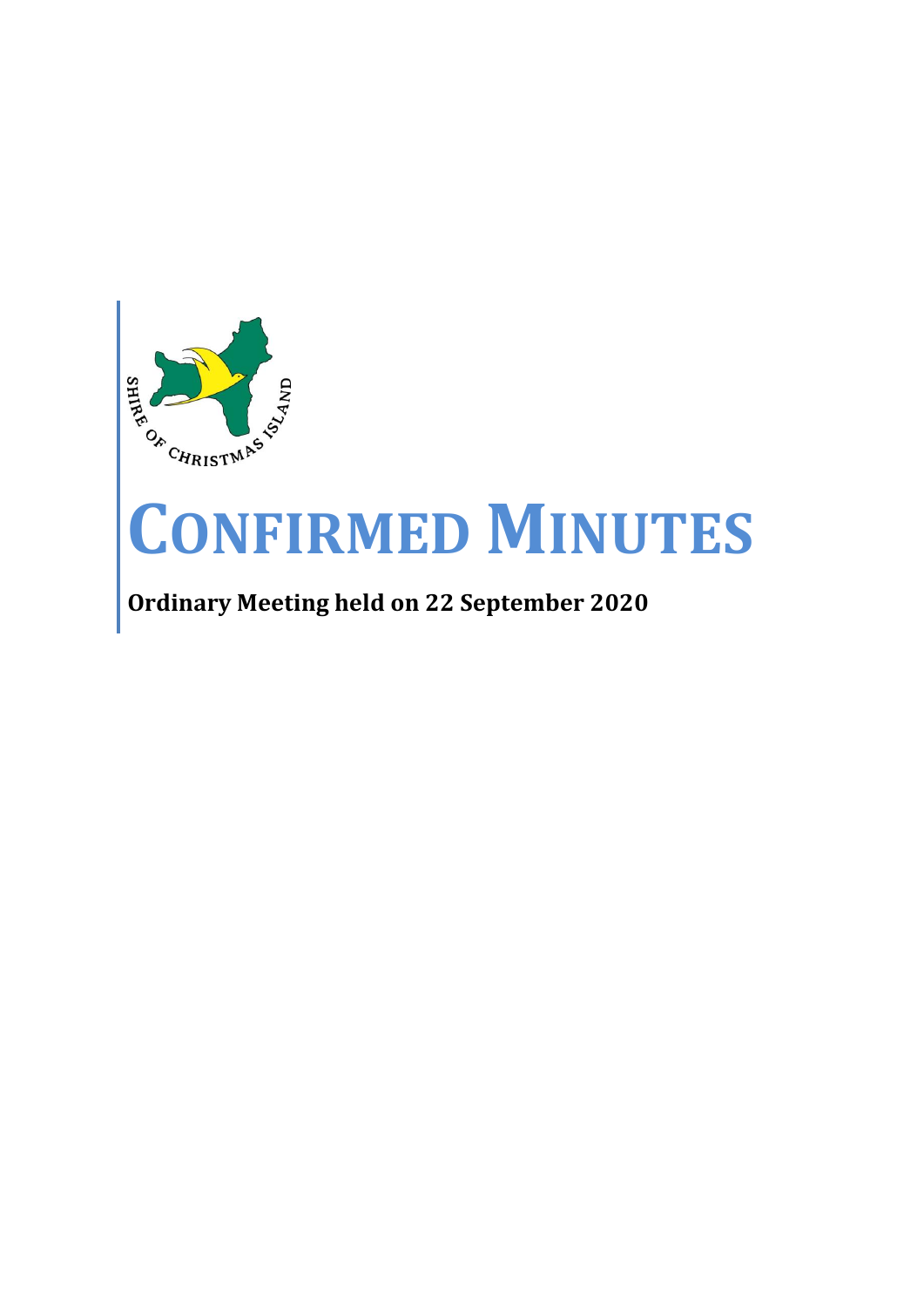

### **Minutes of the Ordinary meeting of the Shire of Christmas Island Council held at the George Fam Chambers at 7.00pm on Tuesday 22 September 2020**

### **TABLE OF CONTENTS**

 $\mathbf{r}$ 

L,

| <b>Agenda</b><br>No. | <b>Item</b>                                                                                                                                                                                                                            | Page           |  |
|----------------------|----------------------------------------------------------------------------------------------------------------------------------------------------------------------------------------------------------------------------------------|----------------|--|
| $\mathbf{1}$         | <b>DECLARATION OF OPENING/ANNOUNCEMENT OF VISITORS</b>                                                                                                                                                                                 | 1              |  |
|                      | 1.1<br>DEPUTY SHIRE PRESIDENT DECLARED THE MEETING OPEN AT 7.00PM                                                                                                                                                                      |                |  |
|                      | RECORD OF ATTENDANCES/APOLOGIES/LEAVE OF ABSENCE GRANTED/DECLARATION OF<br>FINANCIAL/PROXIMITY & IMPARTIALITY INTERESTS                                                                                                                |                |  |
|                      | 2.1<br><b>RECORD OF ATTENDANCE</b>                                                                                                                                                                                                     |                |  |
| $\overline{2}$       | 2.2<br><b>LEAVE OF ABSENCE</b>                                                                                                                                                                                                         | 1              |  |
|                      | 2.3<br>APOLOGY                                                                                                                                                                                                                         |                |  |
|                      | 2.4<br>DECLARATION OF FINANCIAL/IMPARTIALITY/PROXIMITY INTEREST                                                                                                                                                                        |                |  |
| 3                    | <b>RESPONSE TO PREVIOUS PUBLIC QUESTION TAKEN ON NOTICE</b>                                                                                                                                                                            | 1              |  |
| $\overline{4}$       | PUBLIC QUESTION TIME                                                                                                                                                                                                                   | 1              |  |
|                      | <b>APPLICATION FOR LEAVE OF ABSENCE</b>                                                                                                                                                                                                |                |  |
| 5                    | 5.1<br>CR THOMSON & CR FOO - LEAVE OF ABSENCE                                                                                                                                                                                          | 1              |  |
| 6                    | PETITIONS/DEPUTATIONS/PRESENTATIONS                                                                                                                                                                                                    | 2              |  |
| 7                    | CONFIRMATION OF MINUTES OF PREVIOUS MEETING(S)/BUSINESS ARISING FROM<br><b>PREVIOUS MEETINGS</b><br>7.1<br>MINUTES OF ORDINARY COUNCIL MEETING HELD ON 25 AUGUST 2020<br>7.2<br>BUSINESS ARISING FROM THE MINUTES OF PREVIOUS MEETINGS | $\overline{2}$ |  |
| 8                    | <b>ANNOUNCEMENTS BY THE PRESIDING MEMBER WITHOUT DISCUSSION</b>                                                                                                                                                                        | $\overline{2}$ |  |
| q                    | <b>COMMITTEE REPORTS</b><br>9.1<br>MINUTES OF COMMUNITY CONSULTATIVE COMMITTEE MEETINGS                                                                                                                                                | 2              |  |
|                      |                                                                                                                                                                                                                                        |                |  |
| 10                   | <b>OFFICER REPORTS</b>                                                                                                                                                                                                                 |                |  |
| 10.1                 | <b>CHIEF EXECUTIVE OFFICER</b><br>10.1.1 ASSESSMENT OF DEVELOPMENT APPLICATION - PROPOSED GROUPED DWELLING                                                                                                                             | $\overline{2}$ |  |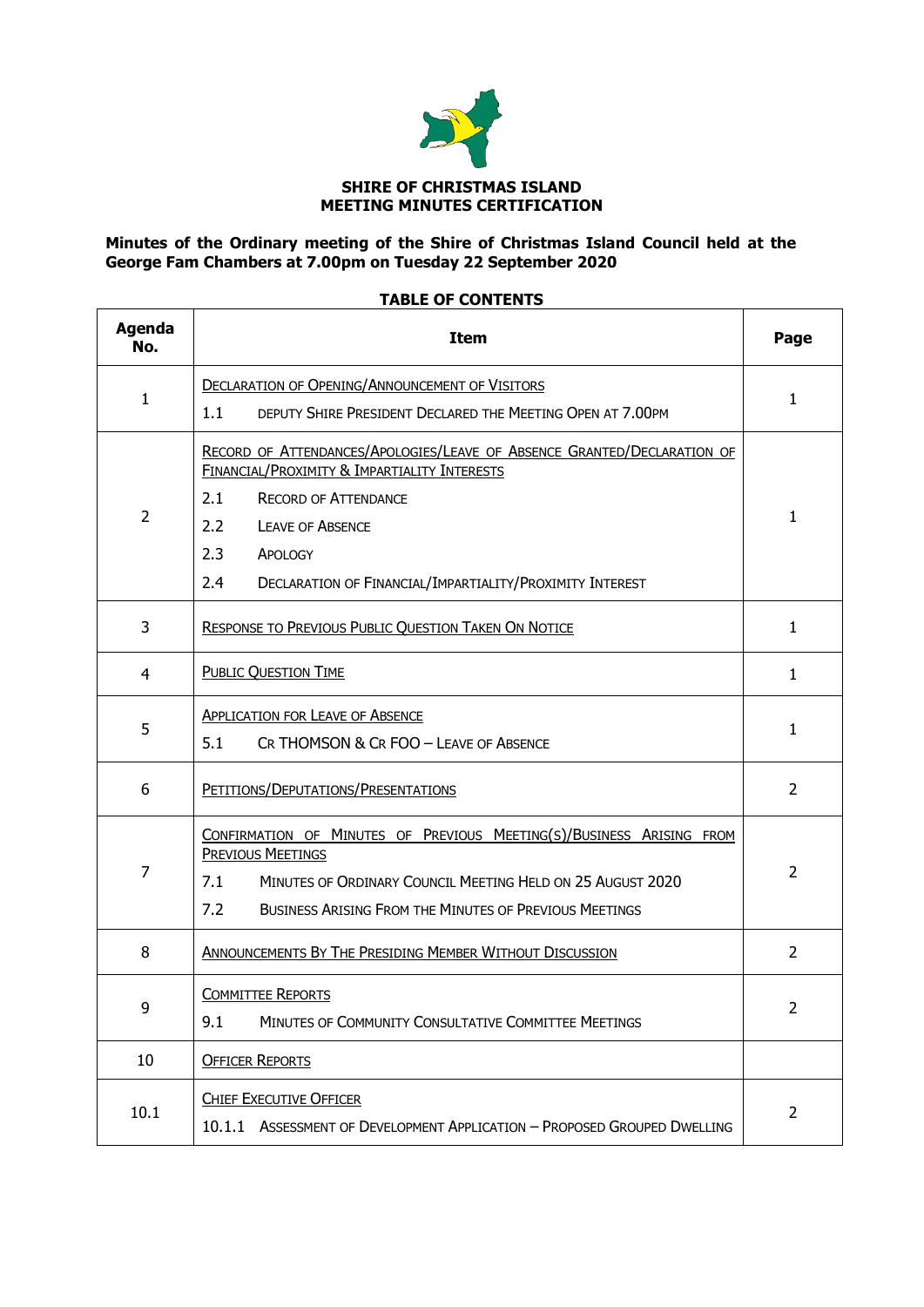|      | 10.1.2 SETTLEMENT CINEMA FINAL MASTERPLAN SEPTEMBER 2020               |   |
|------|------------------------------------------------------------------------|---|
|      | 10.1.3 ASSESSMENT OF DEVELOPMENT APPLICATION - OUTBUILDING             |   |
|      | 10.1.4 PLANNING RESPONSE TO THE JULY 2020 CISA LAND USE PLAN           |   |
|      | <b>MANAGER FINANCE AND IT</b>                                          |   |
| 10.2 | 10.2.1 SCHEDULE OF ACCOUNTS - AUGUST 2020                              | 4 |
|      | 10.2.2 FINANCIAL STATEMENTS - AUGUST 2020                              |   |
| 10.3 | <b>MANAGER COMMUNITY/RECREATION SERVICES &amp; TRAINING</b>            | 4 |
|      | <b>MANAGER WORK, SERVICES &amp; WASTE</b>                              |   |
| 10.4 | 10.4.1 PURCHASE OF 7 TONNE TRAY TRUCK                                  | 4 |
|      | 10.4.2 UNSUCCESSFUL TENDER - UNISEX TOILET BLOCK                       |   |
| 10.5 | MANAGER GOVERNANCE, RESEARCH, POLICY AND GRANTS                        | 4 |
| 11   | ELECTED MEMBERS MOTIONS OF WHICH PREVIOUS NOTICE HAS BEEN GIVEN        | 4 |
| 12   | NEW BUSINESS OF AN URGENT NATURE INTRODUCED BY DECISION OF THE MEETING | 4 |
| 13   | <b>BEHIND CLOSED DOORS</b>                                             | 4 |
| 14   | <b>CLOSURE OF MEETING</b>                                              | 4 |
|      | THE DEPUTY SHIRE PRESIDENT CLOSED THE MEETING AT 8.25PM                |   |
| 15   | DATE OF NEXT MEETING: 20 OCTOBER 2020                                  | 4 |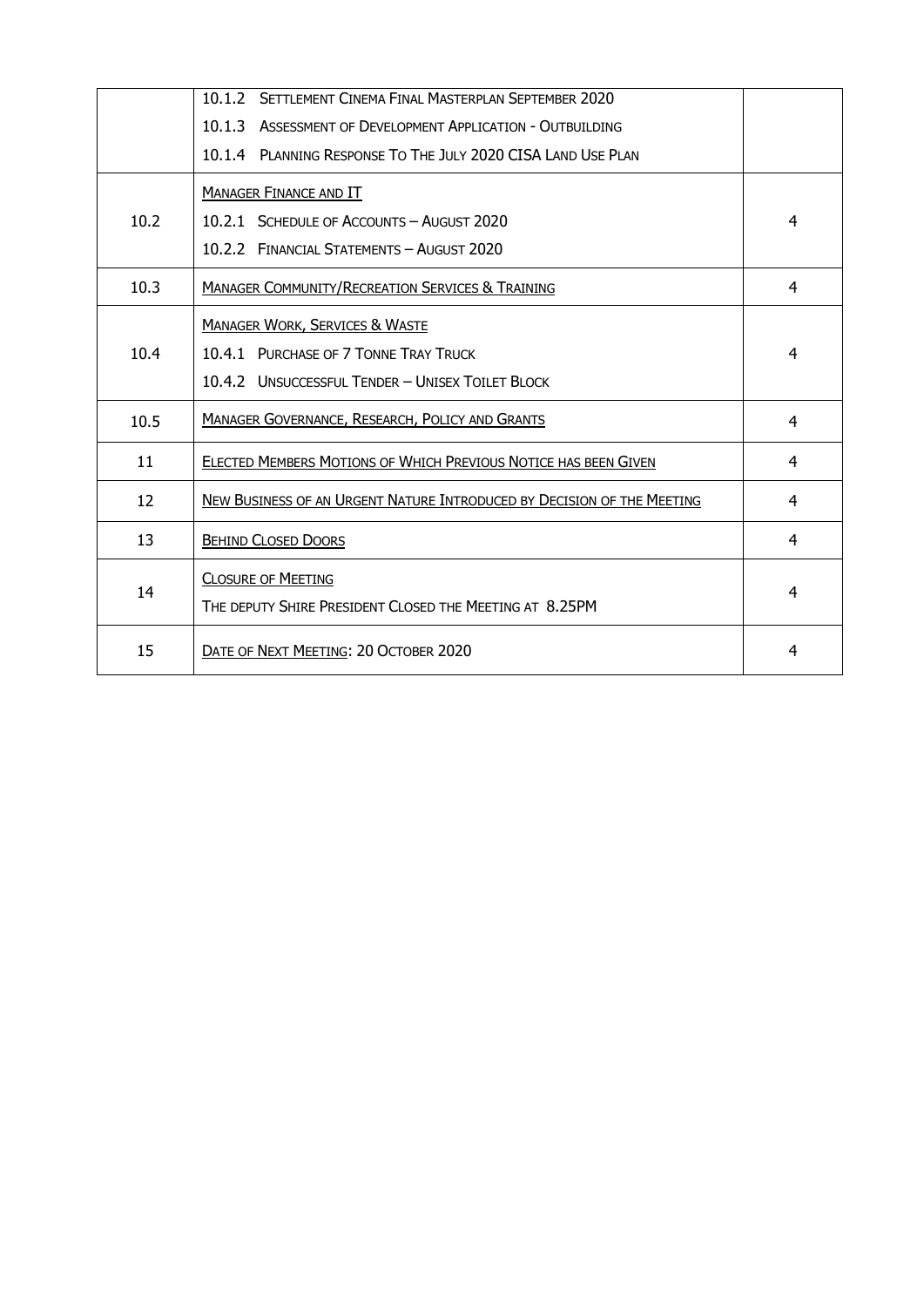

### **CONFIRMED MINUTES**

**Ordinary Meeting of the Shire of Christmas Island held at the George Fam Chambers at 7.00pm on Tuesday 22 September 2020**

#### <span id="page-3-0"></span>**1 DECLARATION OF OPENING/ANNOUNCEMENT OF VISITORS**

1.1 The Deputy Shire President declared the meeting open at 7.00pm.

#### <span id="page-3-1"></span>**2 RECORD OF ATTENDANCE/APOLOGIES/LEAVE OF ABSENCE/ DECLARATIONS OF FINANCIAL INTEREST**

1.2 Record of Attendance Deputy President **Cr Kee Heng <b>FOO** Councillors Cr Philip **WOO**

Cr Kelvin Kok Bin **LEE** Cr Hafiz **MASLI** Cr Morgan Boon Hwa **SOH** Cr Farzian **ZAINAL** Cr Azmi **YON** Cr Vincent Cheng-Siew **SAW**

Chief Executive Officer **David PRICE** Manager Finance and Admin So Hon **GAN** Manager Works, Services & Waste Graeme **HEDDITCH** Manager Research,Policy,Governance & Grants/Minute Taker Chris **SU** Manager Community/Recreation Services **Community** Olivier **LINES** 

2.2 **Leave of Absence**

Shire President **Cr Gordon THOMSON** 

### 2.3 **Apologies**

2.4 **Declarations of Financial/Impartiality/Proximity Interest**

### <span id="page-3-2"></span>**3 RESPONSE TO PREVIOUS PUBLIC QUESTIONS TAKEN ON NOTICE**

### <span id="page-3-3"></span>**4 PUBLIC QUESTION TIME**

- 4.1 Cr ZAINAL requested on behalf of a resident how one can create an instalment payment agreement with the Shire for their rates. CEO PRICE advised that the practice was to make an appointment to see him at the Shire. CEO noted that Council's COVID19 Hardship Policy allowed for a deferred schedule of payments might also apply if the person was put in a position of financial hardship by the pandemic.
- 4.2 Cr ZAINAL asked on behalf of a resident about Shire's recruitment policy. Shire CEO advised that the recent casual employment was to ensure the Shire's operational requirements during the Christmas/Chinese New Year period and shortage during the holidays were met, which was in accordance Policy EM7 and the obligations under the Enterprise Agreement regarding the employment of casuals.

### <span id="page-3-4"></span>**5 APPLICATIONS FOR LEAVE OF ABSENCE**

5.1 Cr THOMSON & Cr FOO – Leave of Absence

### **Council Resolution**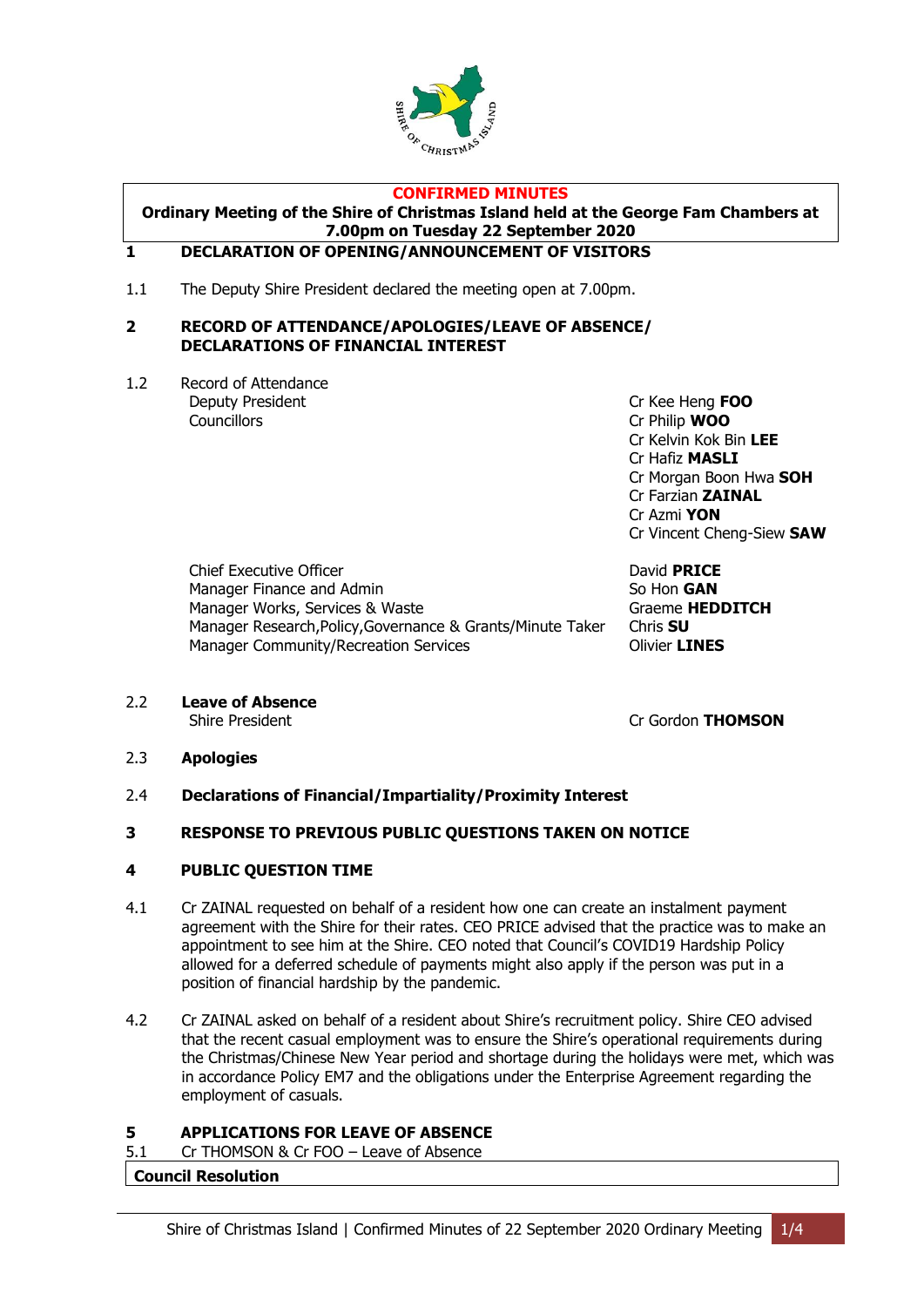| <b>Moved: Cr YON</b> | Seconded: Cr SAW | Res. No: | 85/20 |
|----------------------|------------------|----------|-------|

That the leave of absence application submitted by Cr Gordon THOMSON (22/09/2020) & Cr Kee Heng FOO (16/10/2020 to 24/11/2020) be approved.

### **Carried: 8/0**

### <span id="page-4-0"></span>**6 PETITIONS/DEPUTATIONS/PRESENTATIONS**

### <span id="page-4-1"></span>**7 CONFIRMATION OF MINUTES OF PREVIOUS MEETINGS/BUSINESS ARISING FROM THE MINUTES OF PREVIOUS MEETINGS**

### **7.1 Minutes of Ordinary Council Meeting held on 25 August 2020**

Members considered the unconfirmed minutes.

| <b>Council Resolution</b>                                                         |     |                         |          |       |  |  |  |
|-----------------------------------------------------------------------------------|-----|-------------------------|----------|-------|--|--|--|
| <b>Moved: Cr SAW</b>                                                              |     | <b>Seconded: Cr SOH</b> | Res. No: | 86/20 |  |  |  |
| That Council adopt the unconfirmed minutes of the 25 August 2020 Council Meeting. |     |                         |          |       |  |  |  |
| <b>Carried:</b>                                                                   | 8/0 |                         |          |       |  |  |  |

### **7.2 Business Arising from the Minutes of Previous Meetings**

### <span id="page-4-2"></span>**8 ANNOUNCEMENTS BY PRESIDING MEMBER WITHOUT DISCUSSION**

### <span id="page-4-3"></span>**9 REPORTS OF COMMITTEES**

9.1 Minutes of Community Consultative Committee Meetings

|           | <b>Council Resolution</b>                                                                   |                  |          |       |
|-----------|---------------------------------------------------------------------------------------------|------------------|----------|-------|
|           | <b>Moved: Cr MASLI</b>                                                                      | Seconded: Cr LEE | Res. No: | 87/20 |
| received. | That the Confirmed minutes of the Community Consultative Committee meeting of August 5th be |                  |          |       |
| Carried:  | 8/0                                                                                         |                  |          |       |

### **10 REPORTS OF OFFICERS**

### <span id="page-4-4"></span>**10.1 Chief Executive Officer**

10.1.1 Assessment of Development Application – Proposed Grouped Dwelling

### **Council Resolution**

| <b>Moved: Cr LEE</b> |  |  |  |  |   | <b>Seconded: Cr SOH</b> |  |  | Res. No: |  | 88/20 |  |
|----------------------|--|--|--|--|---|-------------------------|--|--|----------|--|-------|--|
|                      |  |  |  |  | . |                         |  |  |          |  |       |  |

- 1. Unless otherwise permitted under other conditions of this approval, all development shall be in accordance with the approved development plans (attached) that form part of this development approval.
- 2. All stormwater shall be retained and disposed of on-site to the satisfaction of the Chief Executive Officer of the Shire of Christmas Island prior to the occupation of the grouped dwelling. Plans demonstrating how this can be achieved, including the location and size of soak-wells, shall be submitted for approval prior to the issue of a building permit.
- 3. Details of materials, colours and finishes for the proposed grouped dwelling shall be submitted for approval by the Chief Executive Officer of the Shire of Christmas Island prior to the issue of a building permit.
- 4. The applicant shall submit a geotechnical report verifying that the proposed grouped dwelling would comply with WAPC's SPP 2.6 – State Coastal Planning in regard to site stability.
- 5. The proposed crossover from Triadic Crescent and car parking bay(s) for the proposed grouped dwelling shall be upgraded and drained to an appropriate standard to the satisfaction of the local government, prior to the occupation of the grouped dwelling and compliant with Australian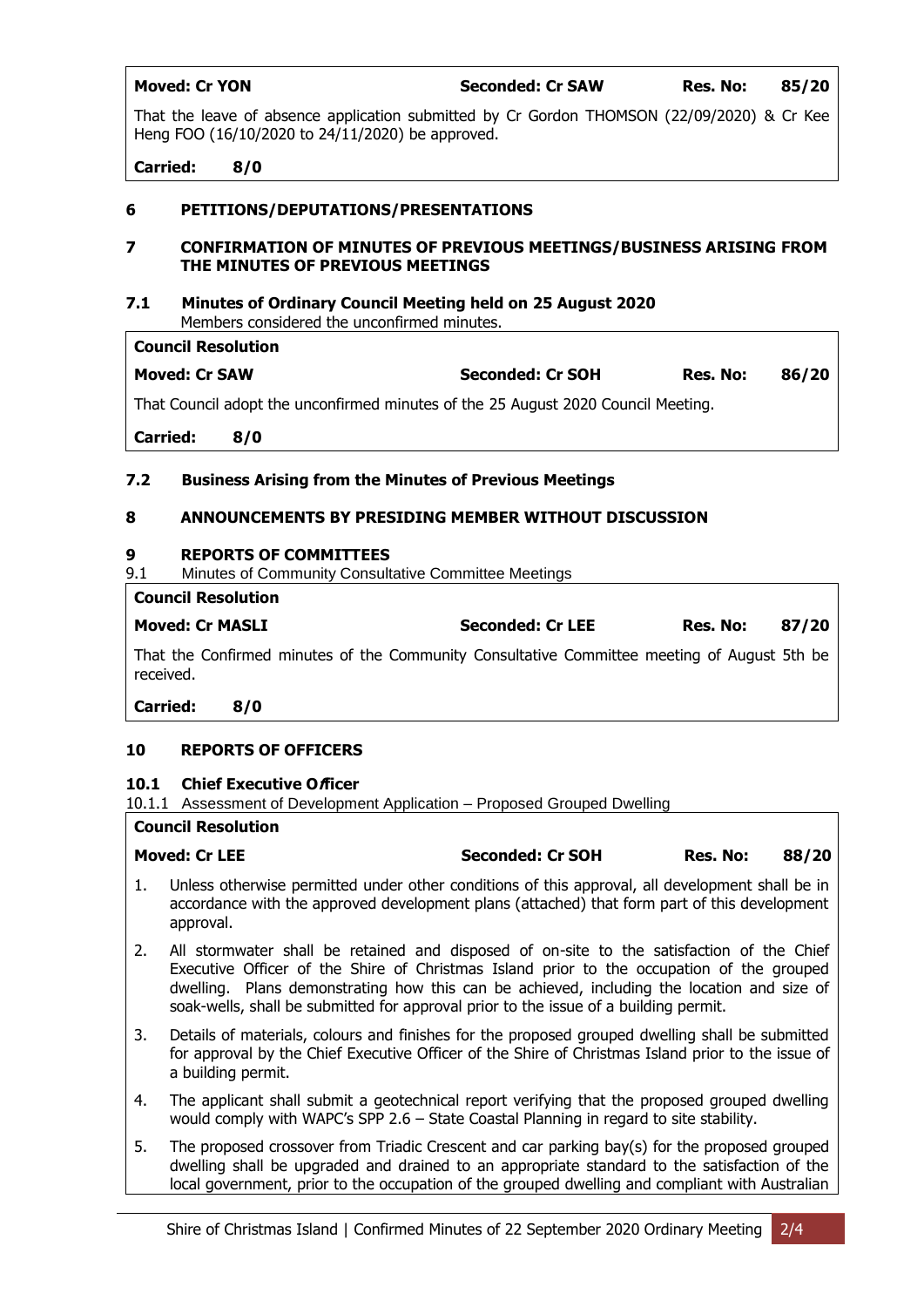Standard 2890.1-2004.

**Carried: 8/0**

10.1.2 Settlement Cinema Final Masterplan September 2020

| <b>Council Resolution</b> |                         |          |       |
|---------------------------|-------------------------|----------|-------|
| <b>Moved: Cr SAW</b>      | <b>Seconded: Cr LEE</b> | Res. No: | 89/20 |

The Shire Council adopts the Settlement Cinema final Masterplan September 2020.

Council also requests the CEO to look into the feasibility and costs of providing shade equipment over the skate, volleyball, bowls and exercise equipment areas, and to report back to the October Council meeting.

### **Carried: 8/0**

### 10.1.3 Assessment of Development Application - Outbuilding

| Council Resolution |                         |          |       |
|--------------------|-------------------------|----------|-------|
| Moved: Cr ZAINAL   | <b>Seconded: Cr LEE</b> | Res. No: | 90/20 |

Council grants approval for an outbuilding at Strata Lot 103B (No.4) Coconut Grove, Christmas Island, subject to the following conditions:

- 1. All development shall be in accordance with the approved development plans (attached) that form part of this development approval unless modified by other conditions of approval.
- 2. This development approval will expire if the approved development is not substantially commenced within two (2) years of the date of issue of this approval, or, within any extended period of time for which the Shire of Christmas Island has granted prior written consent.
- 3. Stormwater is to be contained on-site, or appropriately treated and connected to the local drainage system. Prior to the commencement of site works, detailed drainage plans are to be submitted for approval, to the satisfaction for the local government.
- 4. On application for a building licence, the applicant shall provide engineer certified drawings demonstrating that the all structures are compliant with Building Code requirements.
- 5. Details of materials, colours and finishes for the outbuilding shall be submitted for approval by the Chief Executive Officer of the Shire of Christmas Island prior to the issue of a building permit.

### **Carried: 8/0**

10.1.4 Planning Response to the July 2020

### **Council Resolution**

**Moved: Cr LEE Seconded: Cr ZAINAL Res. No: 91/20**

The SOCI in giving consideration to the 15 September 2020 SOCI Planning Response to the July 2020 CISA land use plan (the Response) resolves to:

- a) endorse the Response;
- b) issue the Response to the DITRDC, AECOM and the WA Department of Planning Land & Heritage;
- c) provide the Response the CISA Reference Group and
- d) publish the Response in the 2 October edition of The Islander.

The Shire also resolves to initiate a formal dialogue between the SOCI and the Kampong residents to collaboratively explore a sustainable planning and social approach in response to on-going rock fall threats and recognised coastal risks affecting the ageing Kampong housing stock and amenities.

### **Carried: 8/0**